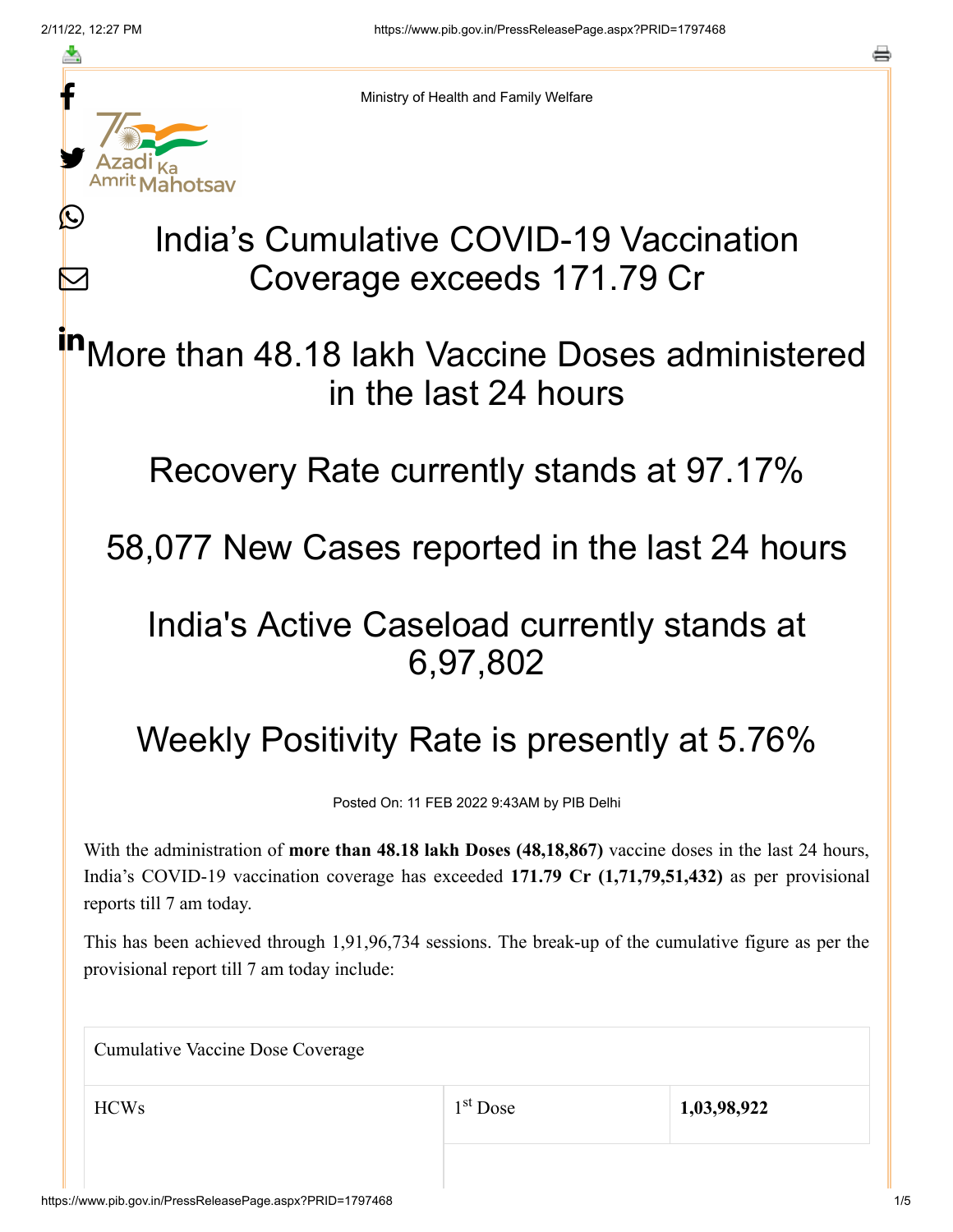| f                                      | $2nd$ Dose             | 99,21,243       |
|----------------------------------------|------------------------|-----------------|
|                                        | <b>Precaution Dose</b> | 38,09,239       |
| <b>FLWs</b><br>$\mathbf{\Omega}$<br>in | 1 <sup>st</sup> Dose   | 1,84,04,139     |
|                                        | $2nd$ Dose             | 1,73,56,693     |
|                                        | <b>Precaution Dose</b> | 51,50,607       |
| Age Group 15-18 years                  | 1 <sup>st</sup> Dose   | 5, 13, 17, 677  |
|                                        | $2nd$ Dose             | 1,20,51,032     |
| Age Group 18-44 years                  | 1 <sup>st</sup> Dose   | 54,70,41,238    |
|                                        | $2nd$ Dose             | 42,29,50,695    |
| Age Group 45-59 years                  | 1 <sup>st</sup> Dose   | 20, 14, 14, 698 |
|                                        | 2 <sup>nd</sup> Dose   | 17,55,24,406    |
| Over 60 years                          | 1 <sup>st</sup> Dose   | 12,57,25,893    |
|                                        | $2nd$ Dose             | 10,93,53,037    |
|                                        | <b>Precaution Dose</b> | 75,31,913       |
| <b>Precaution Dose</b>                 |                        | 1,64,91,759     |
| Total                                  |                        | 1,71,79,51,432  |

**1,50,407** patients have recovered in the last 24 hours and the cumulative tally of recovered patients (since the beginning of the pandemic) is now at **4,13,31,158.**

Consequently, India's recovery rate stands at **97.17%.**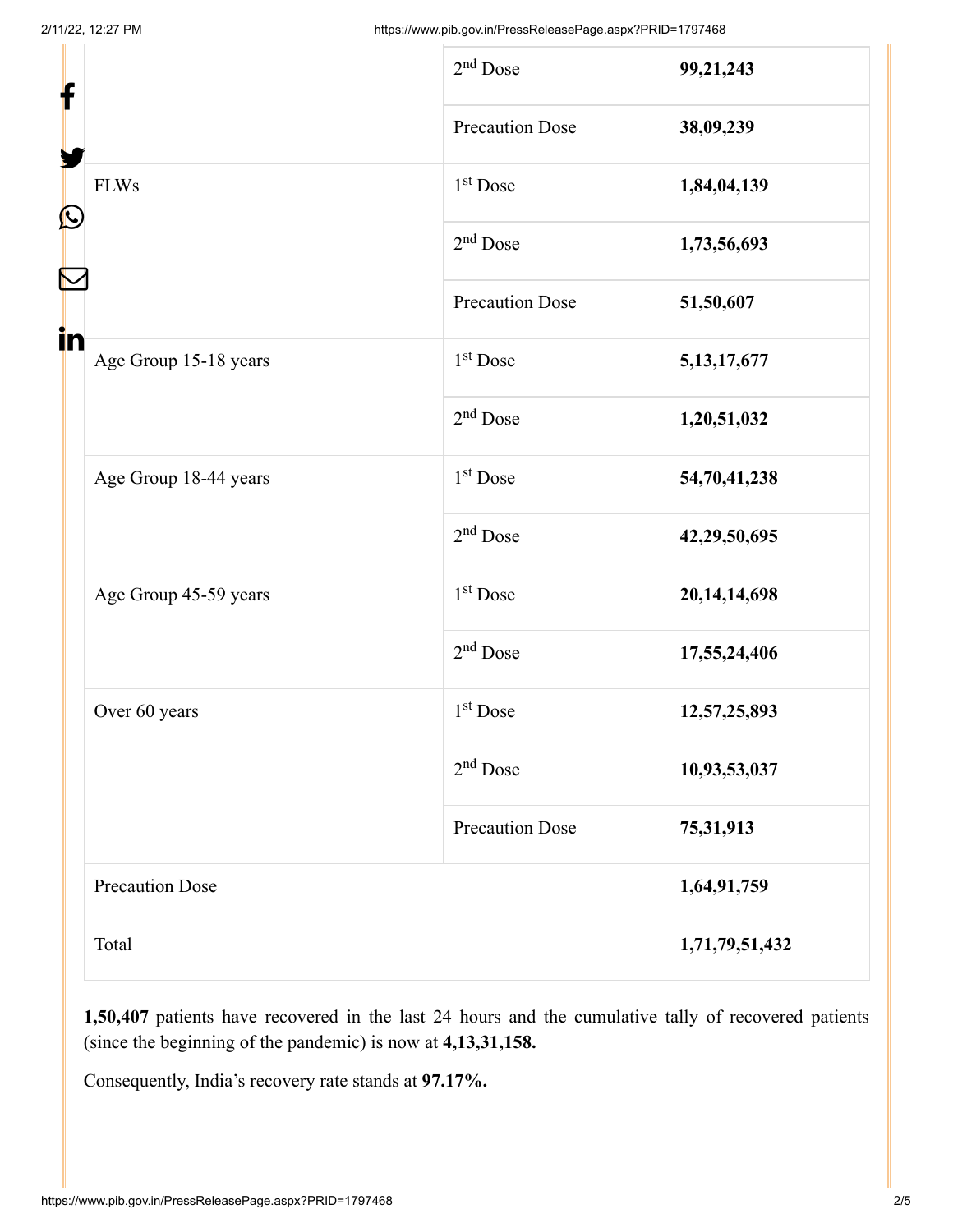2/11/22, 12:27 PM https://www.pib.gov.in/PressReleasePage.aspx?PRID=1797468



**58,077 new cases** were reported in the last 24 hours.



India's Active Caseload is presently at **6,97,802.** Active cases constitute **1.64%** of the country's total Positive Cases**.**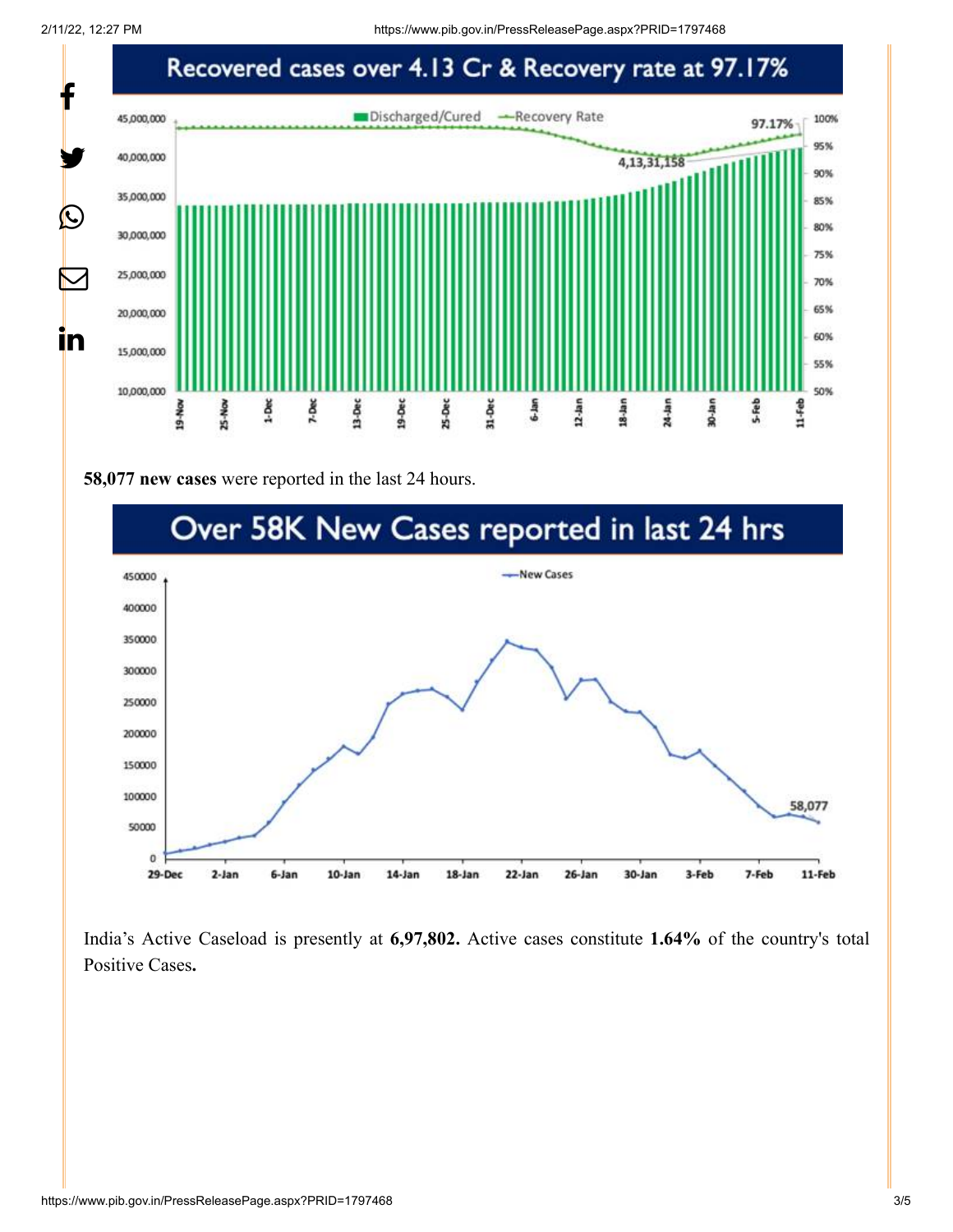



The testing capacity across the country continues to be expanded. The last 24 hours saw a total of **14,91,678** tests being conducted. India has so far conducted over **74.78 Cr (74,78,70,047**) cumulative tests.

While testing capacity has been enhanced across the country, **Weekly Positivity Rate** in the country currently **stands at 5.76%** and the **Daily Positivity rate is reported to be 3.89%.**